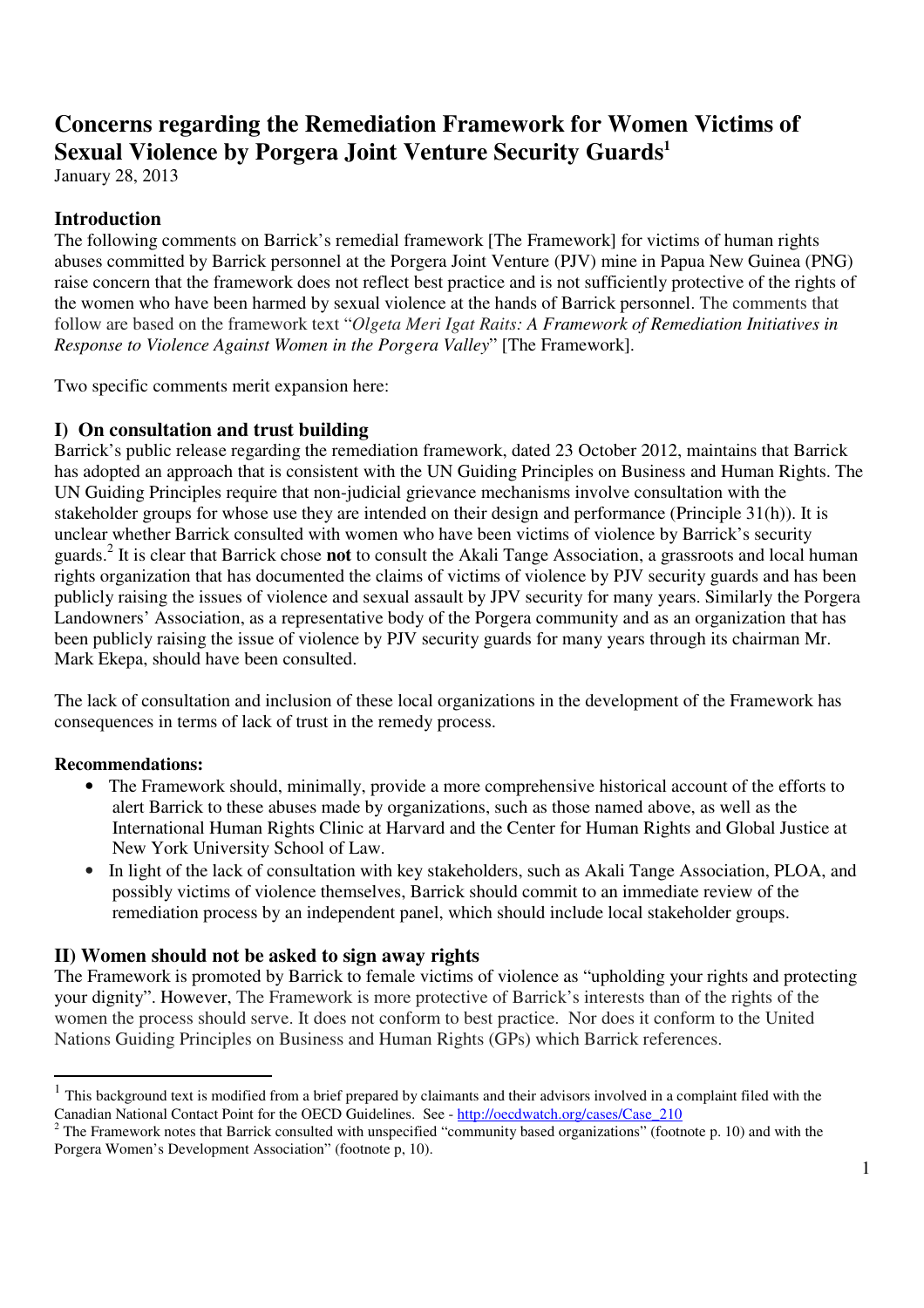Women should not be required to sign away their rights to future legal action. This is in line with the GPs which, in the Commentary to Article 29 (dealing with the need for adverse impacts to be remediated promptly and directly), states:

'Operational-level grievance mechanisms can be important complements to wider stakeholder engagement and collective bargaining processes, but cannot substitute for either. They should not be used to undermine the role of legitimate trade unions in addressing labour-related disputes, nor to preclude access to judicial or other non-judicial grievance mechanisms. ' (emphasis added).

No release of potential future claims by the victims should be required under the remediation process. It is not best practice for a remediation scheme to require a release of potential claims. At most, a remediation scheme might contain a mechanism to prevent a victim from "doubling up." For example, if there was a subsequent claim by the victim it might be a condition of the remediation scheme that any compensation for damages provided by the non-judicial remediation scheme would be deducted from any subsequent award of damages through a legal process. Examples of reparation schemes that do not require a release are provided in **Appendix A** below.

 Barrick maintains that remedies are independently determined by the Complaints Assessment Team (CAT) and an independent expert. This, of course, is necessary to the legitimacy of the process; it protects not only the victims, but Barrick. If fair remedies are provided, there will be little need or incentive for victims to pursue additional remedies.

Additionally, women in the claims process who progress to the remedy stage are accepted by the process as being the victims of gross violations involving sexual assault, in some cases gang rapes, by Barrick's employees. These women have been subjected to traumatic experiences at the hands of Barrick's employees. Given that premise, it is problematic to say the least that the individual reparations process (which Barrick states is to ensure the welfare and safety of the individuals who have been the victim of sexual assault by the PJV) provides: a) trauma response services; b) psychological counselling; or c) health care; only if the victim first signs a release of potential claims against Barrick.

#### **Recommendations:**

- Barrick should remove the requirement for women to sign away rights to future legal action against Barrick or PJV.
- Barrick should allow women to keep the remedial offers made to them in the remedy process open for a period of time that is long enough for them to seek legal counsel and evaluate their options.
- Barrick should offer female victims the opportunity to meet with advisors from the Harvard and NYU human rights clinics who have a long-standing involvement with the women victims of Porgera.

# **Summary of Concerns<sup>3</sup>**

The Framework should consistently refer to "sexual violence," as defined in footnote 13, (as opposed to the narrower term "sexual assault") so that it is clear which offences will be included in the remedy mechanism.

 $\overline{a}$ <sup>3</sup> This list is not comprehensive but rather highlights key concerns.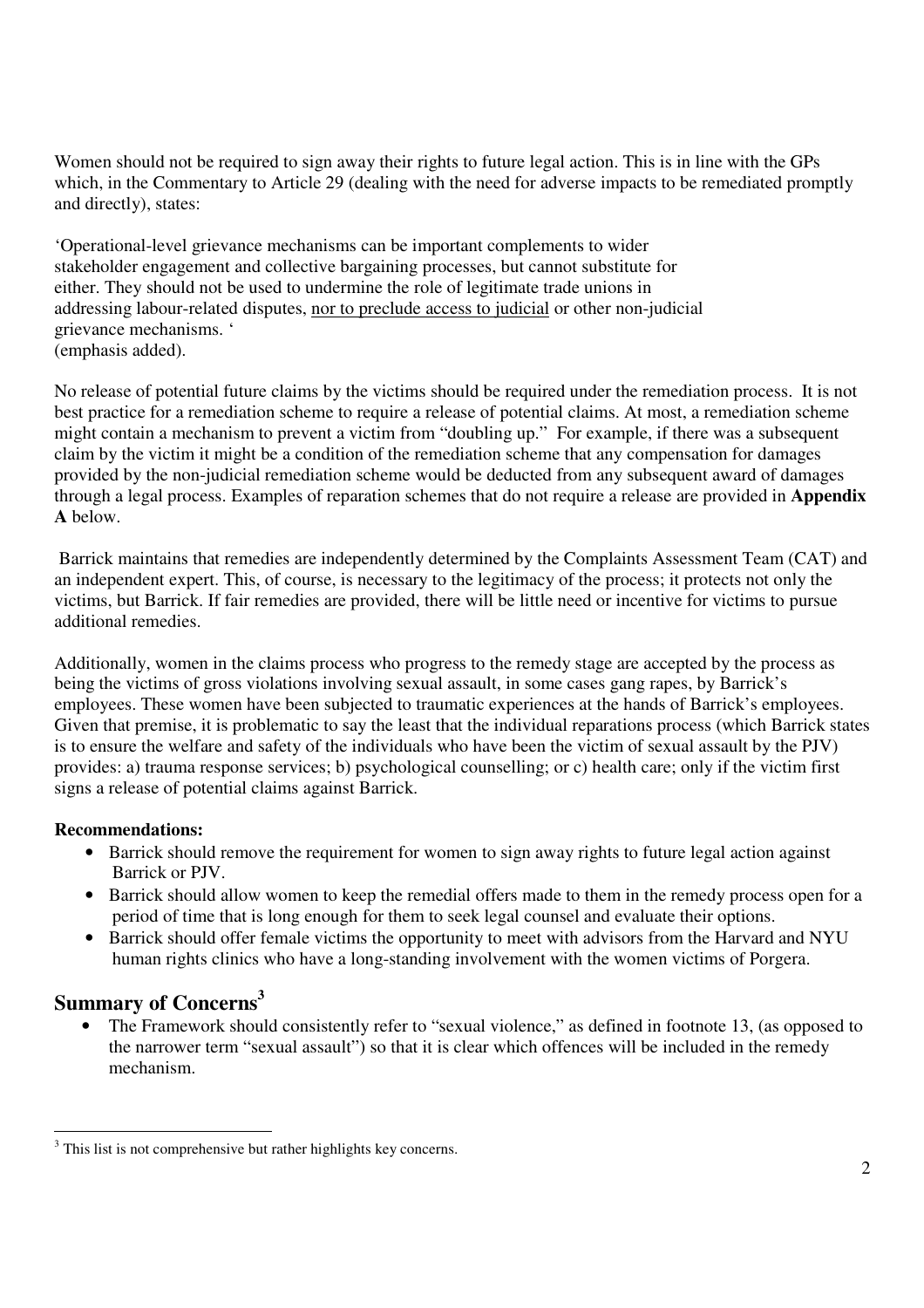- The Framework maintains too narrow a definition of "employee." The Framework should cover sexual violence by all employees of PJV including contractors.
- The Framework and remediation mechanism should cover sexual violence by members of the Mobile Units in cases where these Mobile Units are housed, fed and financially supported by Barrick/PJV.
- The Framework should not limit the locality of offenses to the "Porgera mine site" a term that is not well defined and may not capture all offences that should be eligible for remedy.
- Given the significant hurdles that limit access to justice for women how have been subjected to sexual violence the remedial mechanism should not set an arbitrary deadline for the occurrence of incidents of December 31, 2010, after which cases may or may not be considered eligible on a 'case by case' basis, but should remain in place to handle any meritorious claims that may arise.
- Having failed to consult the local organizations Akali Tange Association and the Porgera Landowners Association, both of which have intimate knowledge of and long-standing public concern for the issues addressed in The Framework, with regard to the appointment of key individuals such as the Independent Expert and the Review Panel, Barrick should assure that these organizations are consulted about and have a meaningful role to play in the remediation mechanism, for example by representation in the governance structure.
- Barrick should put a system in place to improve consultation with Akali Tange Association and the Porgera Landowners Association about all aspects of violence related to Barrick`s personnel at the PJV mine.
- Women who participate in the remediation mechanism should either be provided a guarantee of confidentiality or should be informed that the process does not provide confidentiality. Given the very real dangers women face that come forward on such claims, more detail needs to be provided on measures that will be taken to ensure confidentiality.
- With regard to the independence of the PRFA management and assessors of the women's claims we do not think the current language excluding employees and officers of Barrick/PJV is sufficient to ensure avoidance of conflict of interest. A more extensive conflict of interest policy needs to be adopted for all persons involved in the assessment process.
- The remediation process is overly complex and involves an unnecessary number of newly established bodies to administer the process.
- There are inconsistencies on the eligibility criteria as to whether the assault has to have occured at the mine site or not. The wording in section 3.1 on page 11 stated that the assault must have taken place "at the Porgera mine site". However, page 22 (under the heading "Eligibility") stated that the assault was eligible "regardless of where the assault had occurred".
- There should be a method to shortcut the process for victims where Barrick has already taken disciplinary action against security personnel for assaults. As Barrick already accepts that there is credible evidence of an assault (in order to have taken disciplinary measures), it should not require those victims to tell their story to a new interviewer, with the associated trauma which that involves.
- There is insufficient information regarding "claimant representation" as discussed on page 20 of The Framework. May legal representatives present claims for victims, or a community or NGP representative?
- There is a lack of information on the selection process for persons involved in the assessment of claims process. In particular there is no information on the role of community involvement.
- There is lack of information on the structure and composition of the PRFA management committee. Does this include representatives of all key stakeholder groups? Are stakeholder groups able to choose their own representatives? Best practice indicates the importance of having persons selected by all stakeholder groups involved in such processes.
- There is a lack of information about how the management committee will operate.
- There is a lack of information on the nature of the contract with the Independent Expert and of the Review Panel members and under what circumstances their tenure may be ended.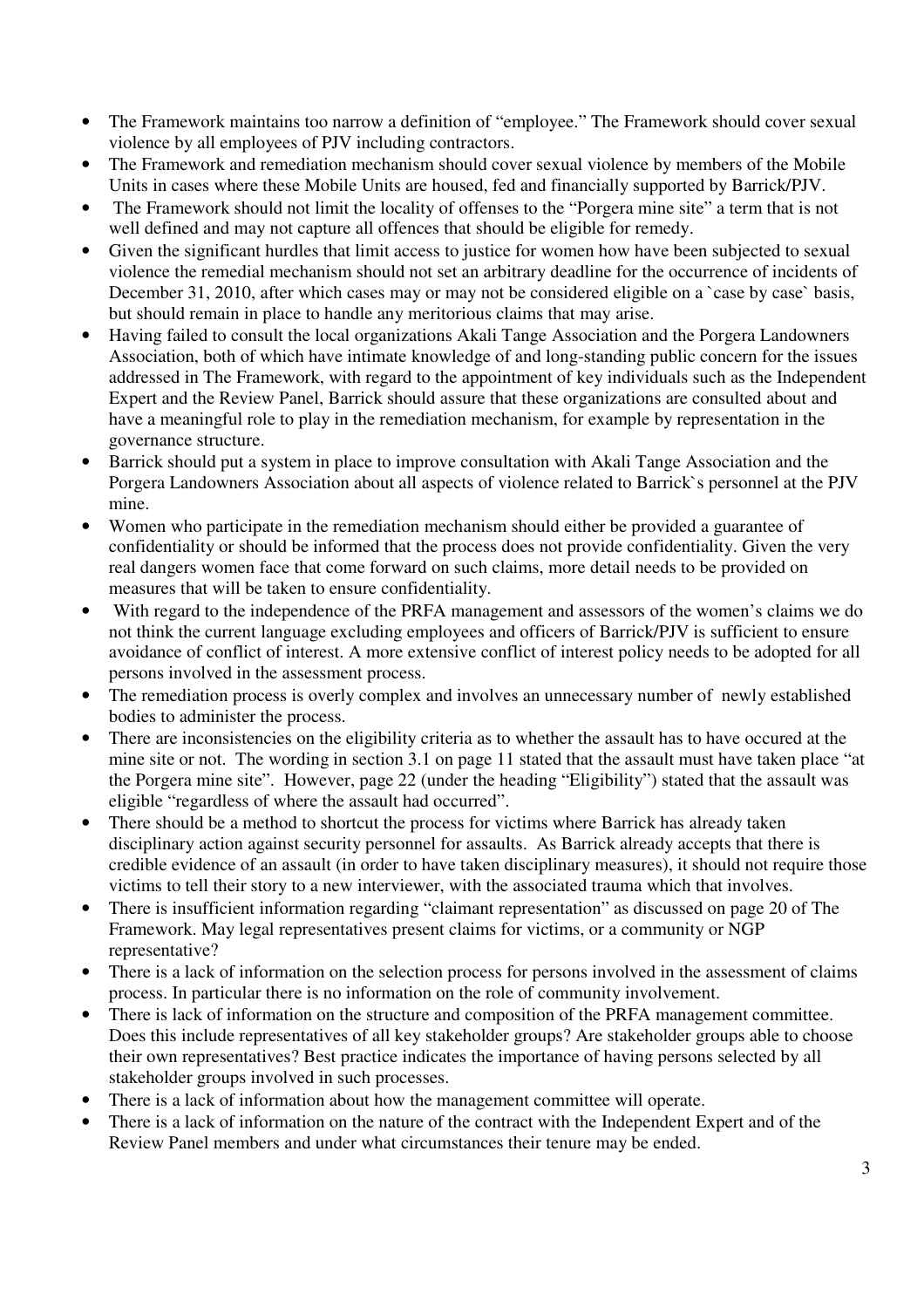- The Expert Advisory Group should include a spectrum of organizations that have shown a concern for the issues of violence against women in Porgera, including those with which Barrick has failed engage in the past.
- There is a lack of information regarding the funding available for this process and guarantees (irrevocable funds etc.) that will ensure that the funding will be available to victims even in the case of non-compliance of PRFA.
- There is lack of information on how the process will ensure that the remedy victims receive is fair, proportionate to harm, and based on fully informed participation of the victims. How will CATs and key decision-makers be guided in awarding remedies (both the nature and quantum of compensation)? How will consistency be ensured for like claims? What sorts of payouts can claimants expect (eg is there a minimum or maximum cap)?
- There is a lack of information about whether Barrick consulted with victims about remedy options in developing The Framework.
- The preferencing (in terms of legitimacy criteria) of claims based on prior reporting to civil society group or investigation by Ila Geno disadvantages women who may have felt a legitimate need to keep silent but whose claim has merit.
- ACT officers appear to have conflicting responsibilities of assisting women in preparing and lodging a claim (page 20) and then making an assessment of the merit of the claim.

# **Appendix A**

l

# **1. Ahafo South Mining Project Grievance Mechanism, Ghana**

Local residents who file complaints with Ahafo South's Grievance Mechanism retain the right to pursue other forms of legal action at any time during the course of the complaint process.<sup>4</sup>

# **2. The Hokie Spirit Memorial Fund at Virginia Tech**

Following the 2007 Virginia Tech shooting spree in which a mentally ill student killed thirty-two classmates and faculty members, Virginia Governor Tim Kaine set up the Hokie Spirit Memorial Fund to compensate physically wounded victims and family members of the deceased.<sup>5</sup> Victims and relatives were given three options for redress: compensation programs, restitution, and litigation. Families received \$100,000 compensation packages for a deceased family member, and injured victims were eligible to receive up to \$100,000 (this is Virginia state law's cap on personal injury claims). Furthermore, families of the deceased were able to seek extra money from a \$1.9 million fund created for restitution purposes. These forms of redress did not preclude litigation, as claimants in this compensation scheme "retain[ed] the right to sue in court."<sup>6</sup> As Kenneth Feinberg's book Who Gets What explains, "[A]ll two hundred claimants who received compensation had every right to use the money to hire a lawyer and file a lawsuit against Virginia Tech, [though] only two chose to do so."

<sup>4</sup> Newmont Ghana Gold Ltd., "Public Consultation and Disclosure Plan: Ahafo South," at 38, (2005), *available at*  http://www.newmont.com/sites/default/files/PCDP%20final%20082905\_0.pdf.

<sup>5</sup>Brenda Waugh, *Who Will Choose the End Words? Structuring Justice Amid Tragedy*, Washington University Law Journal of Law and Pol'y, 141-177, 141 (2011).

<sup>6</sup> *See* Kenneth R. Feinberg, Who Gets What, *The Hokie Spirit Memorial Fund*, at 81.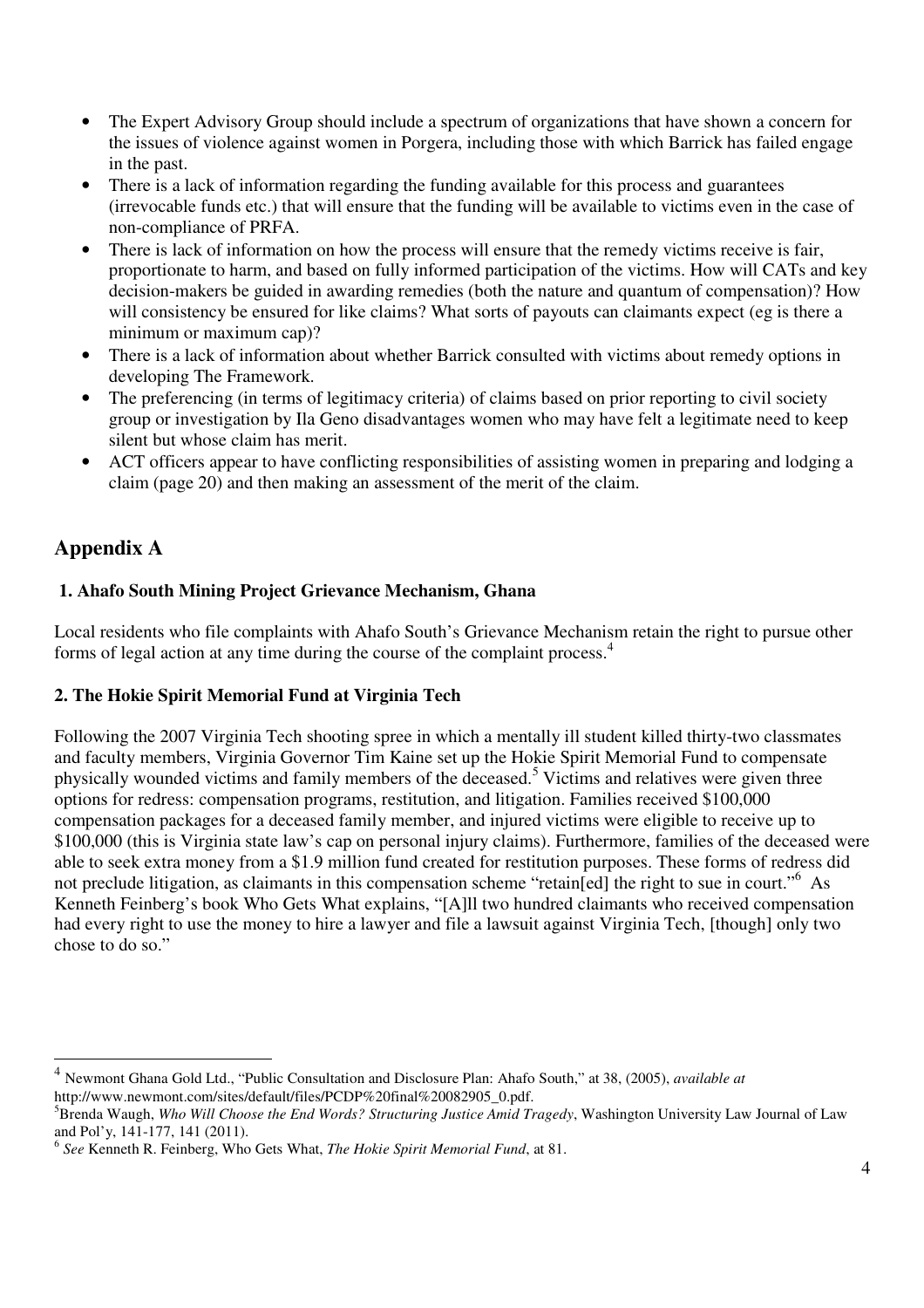### **3. Hewlett-Packard, Mexico**

Hewlett-Packard has established a grievance mechanism for HP Mexican factory workers to file complaints.<sup>7</sup> The complaint process has a number of steps, and both the employee and the company retain the right to pursue litigation at any point throughout the process.

### **4. Gap, Inc.**

Gap's Lesotho branch has grievance mechanisms in place for complaints of varying levels of seriousness and substance.<sup>8</sup> Some of the complaints processes may be accompanied by lawsuits, whereas other sorts of complaints filed may not be. During the appeals process, "All parties can at any time take the dispute to the DDPR or the Labor courts if unhappy with outcomes from factory level processes or Gap Inc's engagement. An agreement under DDPR conciliation is written and becomes binding….It has the same force and effect as an order of a court of law. It can be taken for review by the Labour Appeal Court." The Labour Appeal Court is an institution of the government of Lesotho.

#### **5. Harvard Kennedy School of Government Corporate Social Responsibility Initiative**

See also a research paper written by Harvard Kennedy School of Government's Corporate Social Responsibility Initiative, titled "Piloting Principles for Effective Company-Stakeholder Grievance Mechanisms: A Report of Lessons Learned," for the Special Representative of the UN Secretary-General for Business and Human Rights John Ruggie.<sup>9</sup> The Kennedy School carried out five pilot tests with various companies that were interested in creating grievance mechanisms, and pulled lessons from the experiences.<sup>10</sup> The report recommends that entry into grievance mechanisms not preclude litigation. It states, "It is also important to note that while operationallevel grievance mechanisms can be important complements to wider stakeholder engagement and collective bargaining processes, they cannot, and should not, be used to substitute for either. Equally important, they should not be used to undermine the role of legitimate trade unions in addressing labor-related disputes, or to preclude access to judicial or non-judicial grievance mechanisms*.*" 11

Additional Australian examples:

#### **6. Aboriginal Trust Fund Repayment Scheme**

The Aboriginal Trust Fund Repayment Scheme in New South Wales, Australia provides for a payment to indigenous persons or their descendants concerning wages and other money that was held in trust for them by the Aborigines Protection Board or Aborigines Welfare Board but never repaid to them. The scheme does not require claimants who receive a payment to sign away any legal rights. All claimants who receive a payment are still entitled to pursue legal action. This applies to both the initial 2006 scheme (which individually assessed

*rcbg/CSRI/publications/Report\_28\_Mapping.pdf.*

<sup>&</sup>lt;sup>7</sup> Human Rights and Business Dilemmas Forum, "Freedom of Association: Addressing Grievances in the Workplace," http://humanrights.unglobalcompact.org/case\_studies/freedom-of-

association/freedom\_of\_association/addressing\_grievances\_in\_the\_workplace.html

<sup>&</sup>lt;sup>8</sup> See generally Caroline Rees and David Vermijs, "Mapping Grievance Mechanisms in the Business and Human Rights Arena" at 15, John F. Kennedy School of Government (2008) *available at http://www.hks.harvard.edu/m-*

<sup>9</sup> Caroline Rees, *Piloting Principles for Effective Company-Stakeholder Grievance Mechanisms:* 

*A Report of Lessons Learned*. CSR Initiative, Harvard Kennedy School, 5 (2011) *available at* http://www.business-

humanrights.org/media/documents/ruggie/grievance-mechanism-pilots-report-harvard-csri-jun-2011.pdf.

<sup>10</sup> *Id.* at 32–92.

<sup>&</sup>lt;sup>11</sup> *Id.* at 9 (underlines added).